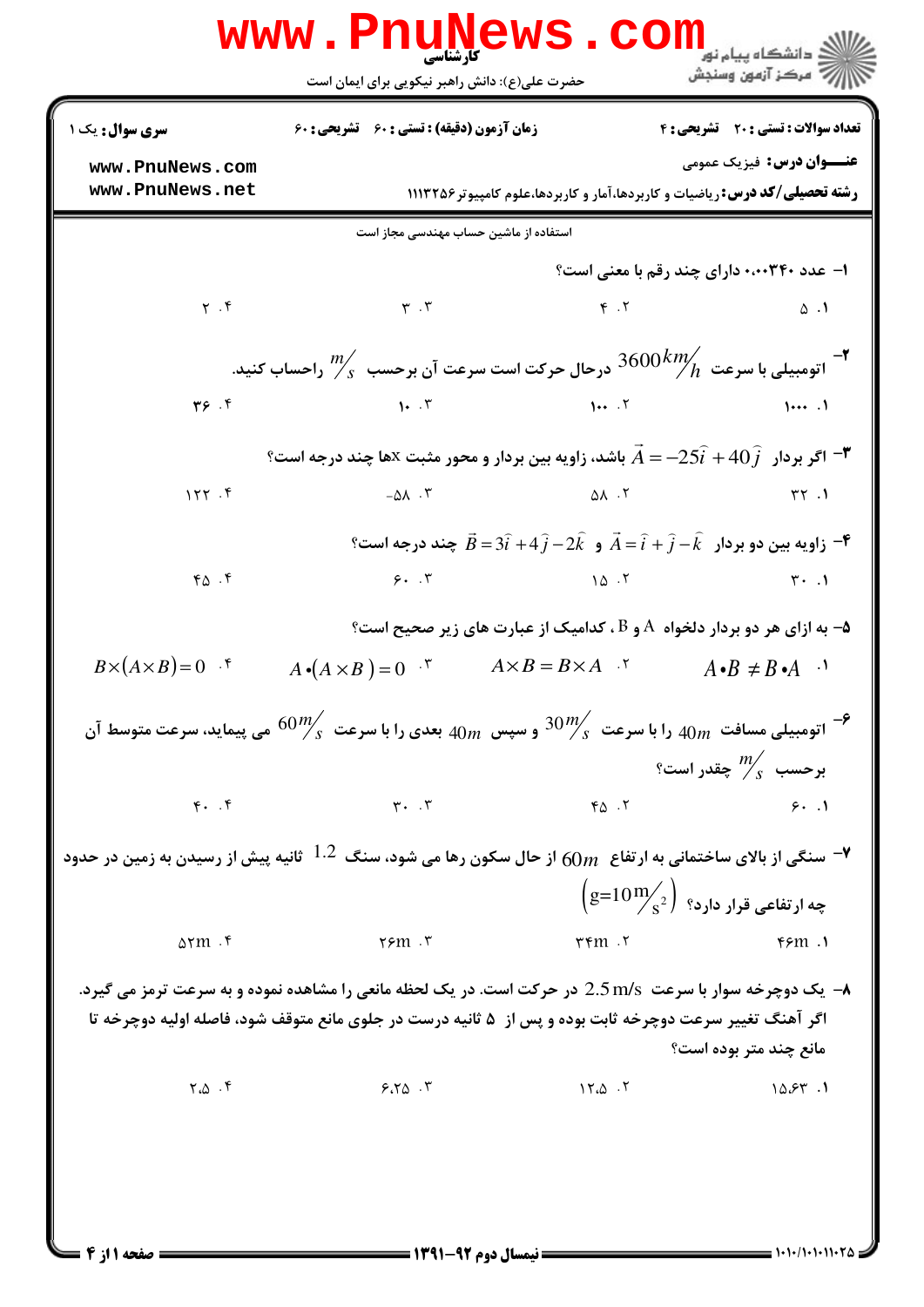|                                                                                                                                                                                                                                                                                  | WWW.Pnunt<br>حضرت علی(ع): دانش راهبر نیکویی برای ایمان است                                                                                                                                                                                                                                                                                                    |                       | ڪ دانشڪاه پيا <sub>م</sub> نور<br><mark>∕</mark> 7 مرڪز آزمون وسنڊش                 |  |
|----------------------------------------------------------------------------------------------------------------------------------------------------------------------------------------------------------------------------------------------------------------------------------|---------------------------------------------------------------------------------------------------------------------------------------------------------------------------------------------------------------------------------------------------------------------------------------------------------------------------------------------------------------|-----------------------|-------------------------------------------------------------------------------------|--|
| <b>سری سوال :</b> ۱ یک                                                                                                                                                                                                                                                           | زمان آزمون (دقیقه) : تستی : 60 تشریحی : 60                                                                                                                                                                                                                                                                                                                    |                       | تعداد سوالات : تستى : 20 تشريحي : 4                                                 |  |
| www.PnuNews.com                                                                                                                                                                                                                                                                  |                                                                                                                                                                                                                                                                                                                                                               |                       | <b>عنـــوان درس:</b> فیزیک عمومی                                                    |  |
| www.PnuNews.net                                                                                                                                                                                                                                                                  |                                                                                                                                                                                                                                                                                                                                                               |                       | <b>رشته تحصیلی/کد درس:</b> ریاضیات و کاربردها،آمار و کاربردها،علوم کامپیوتر ۱۱۱۳۲۵۶ |  |
| دوره تناوب گردش ماه به دور زمین 27.3 روز است. اگر فاصله متوسط ماه از زمین را $10^8\,\rm{m}$ 3.84x $10^8\,\rm{m}$ بگیریم، شتاب مرکز $\,$                                                                                                                                          |                                                                                                                                                                                                                                                                                                                                                               |                       |                                                                                     |  |
|                                                                                                                                                                                                                                                                                  |                                                                                                                                                                                                                                                                                                                                                               |                       | گرای ماه بر حسب $\frac{m}{s^2}$ چقدر است؟                                           |  |
| $1.6 \times 10^{-3}$ .                                                                                                                                                                                                                                                           | 3.6×10 <sup>-3</sup> $\cdot$ $\cdot$                                                                                                                                                                                                                                                                                                                          |                       | $2.7 \times 10^{-3}$ . T $5.6 \times 10^{-3}$ .                                     |  |
|                                                                                                                                                                                                                                                                                  | یک قایق موتوری عرض رودخانه ای به پهنای $d$ که سرعت جریان آب در آن $\frac{3^m}{s}$ است را می پیماید، اگر سرعت قایق $^{-1}$                                                                                                                                                                                                                                     |                       |                                                                                     |  |
|                                                                                                                                                                                                                                                                                  | نسبت به ساحل $5\frac{m}{s}$ باشد و قایقران سر قایق را به سمت ساحل مقابل قرار داده باشد، اندازه سرعت قایق نسبت به آب                                                                                                                                                                                                                                           |                       |                                                                                     |  |
|                                                                                                                                                                                                                                                                                  |                                                                                                                                                                                                                                                                                                                                                               |                       | چقدر است؟                                                                           |  |
| $4m/$ f                                                                                                                                                                                                                                                                          | 5.8 $m/s$ $\cdot$ $\cdot$                                                                                                                                                                                                                                                                                                                                     | $8m/$ $\cdot$ $\cdot$ | $2m/s$ $\lambda$                                                                    |  |
|                                                                                                                                                                                                                                                                                  | 9.8 " تحت زاویه ۴۵ درجه پرتاب می شود، برد افقی پرتابه بر حسب متر چقدر $9.8\,$ $m_{\!{}_S}^{\prime}$                                                                                                                                                                                                                                                           |                       | <sup>11-</sup> جسمی با سرعت اولیه                                                   |  |
|                                                                                                                                                                                                                                                                                  |                                                                                                                                                                                                                                                                                                                                                               |                       | $\left( \frac{g}{9.8} \frac{m}{s^2} \right)$                                        |  |
| 15.5.1                                                                                                                                                                                                                                                                           | 11.27.7                                                                                                                                                                                                                                                                                                                                                       | 9.8                   | $\mathsf{A}$ . $\mathsf{A}$ . $\mathsf{A}$                                          |  |
|                                                                                                                                                                                                                                                                                  | ا- شخصی به جرم $\;$ 40k با یک طناب به سورتمه ای به جرم $\;10kg$ متصل شده است. اگر شخص نیروی $\;20N$ به طناب $\;$                                                                                                                                                                                                                                              |                       |                                                                                     |  |
|                                                                                                                                                                                                                                                                                  | وارد کند و سطح بدون اصطکاک باشد، شتاب سورتمه بر حسب $\frac{m'}{s^2}$ است؟                                                                                                                                                                                                                                                                                     |                       |                                                                                     |  |
|                                                                                                                                                                                                                                                                                  | $\mathbf{F} \cdot \mathbf{Y}$ $\mathbf{Y} \cdot \mathbf{Y}$ $\mathbf{Y} \cdot \mathbf{Y}$ $\mathbf{Y} \cdot \mathbf{Y}$                                                                                                                                                                                                                                       |                       |                                                                                     |  |
|                                                                                                                                                                                                                                                                                  | به $F=3N$ و $m_2=1$ روی میز بدون اصطکاکی با هم در تماس هستند، اگر نیروی $m_1=2$ به $F=3N$ به $\blacksquare$<br>جرم سنگین تر وارد شود، بزرگی نیروی تماسی میان دو جسم بر حسب نیوتن چقدر است؟                                                                                                                                                                    |                       |                                                                                     |  |
|                                                                                                                                                                                                                                                                                  |                                                                                                                                                                                                                                                                                                                                                               |                       |                                                                                     |  |
|                                                                                                                                                                                                                                                                                  | $\gamma$ . $\gamma$ . $\gamma$ . $\gamma$ . $\gamma$ . $\gamma$ . $\gamma$ . $\gamma$ . $\gamma$ . $\gamma$ . $\gamma$ . $\gamma$ . $\gamma$ . $\gamma$ . $\gamma$ . $\gamma$ . $\gamma$ . $\gamma$ . $\gamma$ . $\gamma$ . $\gamma$ . $\gamma$ . $\gamma$ . $\gamma$ . $\gamma$ . $\gamma$ . $\gamma$ . $\gamma$ . $\gamma$ . $\gamma$ . $\gamma$ . $\gamma$ |                       |                                                                                     |  |
| ا–<br>اتومبیلی با سرعت $53\,km\!/$ درحال حرکت است، ناگهان به یک پل برخورد می کند. مسافر درون اتومبیل پس از پیمودن $53\,km\!/$<br>مسافت $65cm$ به سمت جلو (نسبت به جاده)؛ توسط یک کیسه هوا متوقف می شود، اگر جرم مسافر $41kg$ باشد، نیروی<br>وارد بر مسافر بر حسب نیوتن چقدر است؟ |                                                                                                                                                                                                                                                                                                                                                               |                       |                                                                                     |  |
|                                                                                                                                                                                                                                                                                  | $3.2 \times 10^{3}$ f $6.8 \times 10^{3}$ f $8.6 \times 10^{3}$ f $9.6 \times 10^{3}$ j                                                                                                                                                                                                                                                                       |                       |                                                                                     |  |
|                                                                                                                                                                                                                                                                                  | ۱۵- جسمی به جرم $\log{2}$ روی یک میز افقی با ضریب اصطکاک ایستایی ۰،۵ قرار دارد، اگر این جسم با یک طناب که با سطح                                                                                                                                                                                                                                              |                       |                                                                                     |  |
|                                                                                                                                                                                                                                                                                  | افق زاویه ۳۰ درجه می سازد کشیده ًشود، بزرگترین نیروی لازم برای به حرکت در آوردن این جسم بر حسب نیوتن چقدر                                                                                                                                                                                                                                                     |                       | $\left(g=10\,\frac{m}{s^2}\right)$ . است                                            |  |
| $\lambda$ 9. $\zeta$                                                                                                                                                                                                                                                             | $\Upsilon \Delta$ .                                                                                                                                                                                                                                                                                                                                           | $1\wedge9$ $.7$       | 11Y.1                                                                               |  |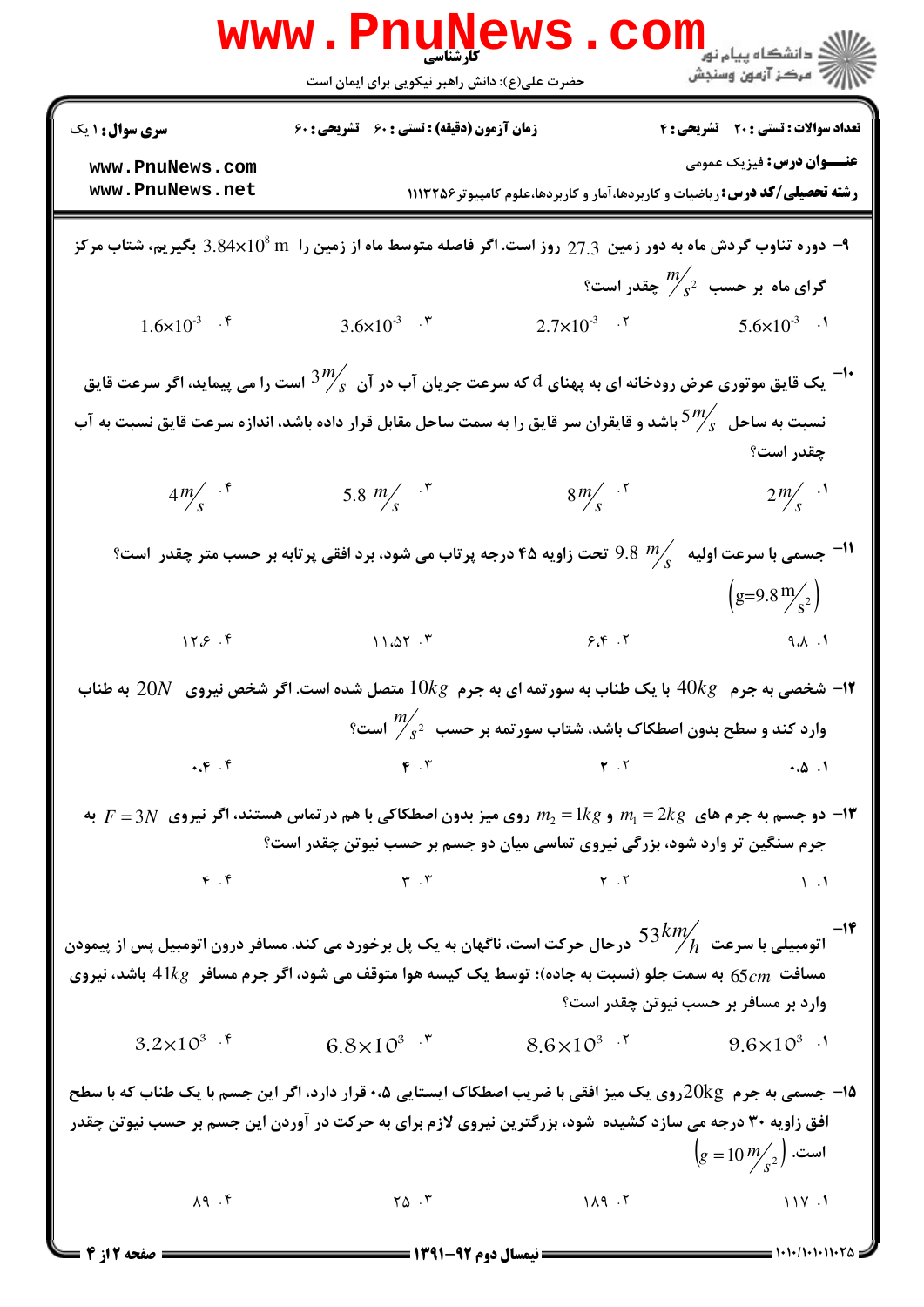|                                    | <b>www . Pn</b><br><b>کار شناسی</b><br>حضرت علی(ع): دانش راهبر نیکویی برای ایمان است                                                                                                                                                       | ڪ دانشڪاه پيا <sub>م</sub> نور<br>ر <i>ا</i> ⊂ مرڪز آزمون وسنڊش                                                              |
|------------------------------------|--------------------------------------------------------------------------------------------------------------------------------------------------------------------------------------------------------------------------------------------|------------------------------------------------------------------------------------------------------------------------------|
| <b>سری سوال :</b> ۱ یک             | <b>زمان آزمون (دقیقه) : تستی : 60 ٪ تشریحی : 60</b>                                                                                                                                                                                        | <b>تعداد سوالات : تستی : 20 - تشریحی : 4</b>                                                                                 |
| www.PnuNews.com<br>www.PnuNews.net |                                                                                                                                                                                                                                            | <b>عنـــوان درس:</b> فیزیک عمومی<br><b>رشته تحصیلی/کد درس: ر</b> یاضیات و کاربردها،آمار و کاربردها،علوم کامپیوتر ۱۱۱۳۲۵۶     |
|                                    | از مرکز زمین و $\rm G$ ثابت جهانی T اسرعت مداری ماهواره ای به فاصله $r$ از مرکز زمین با کدام رابطه محاسبه می شود؟ $\rm M$ جرم زمین و $\rm G$ ثابت جهانی $\bullet$                                                                          | گرانش )                                                                                                                      |
| $\sqrt{\frac{GM}{r}}$ .*           | $\frac{\sqrt{GM}}{r^r}$ . T<br>$\frac{\sqrt{GM}}{r}$ . $\sqrt{r}$                                                                                                                                                                          | $\frac{GM}{r}$ .                                                                                                             |
|                                    | <b>۱۷</b> - سنگی به جرم m که به انتهای نخی به طول $\,$ بسته شده است، فقط تحت تأثیر نیروی ثقل و کشش نخ در دایره عمودی<br>دوران می کند. کشش نخ در پایین ترین نقطه مسیر با چه رابطه ای محاسبه می شود؟ (سرعت را در این مکان <sup>7</sup> فرض   | نمایید)                                                                                                                      |
| $mg$ .                             | $m \frac{v^{v}}{I}$ . $\frac{v}{I}$<br>$m\frac{v^{r}}{l}+mg$ .                                                                                                                                                                             | $m\frac{v^{\nu}}{l}$ - mg <sup>1</sup>                                                                                       |
|                                    | <b>۱۸</b> - نیروی  30N به جسمی به جرم  4kg  تحت زاویه ۵۳ درجه اثر می کند و آن را به اندازه ۲ متر جابه جا می کند. اگر                                                                                                                       |                                                                                                                              |
|                                    | سرعت اولیه جسم $\frac{3m'}{s}$ و ضریب اصطکاک جنبشی $0.125$ باشد تغییر انرژی جنبشی آن بر حسب ژول چقدر است؟                                                                                                                                  | $(cos53^{\circ}=0.6, sin53^{\circ}=0.8)$                                                                                     |
| $Y\Delta$ .                        | $\Delta S$ .                                                                                                                                                                                                                               | $FA \t M$                                                                                                                    |
|                                    | ا- نیروی F به جسمی به جرم $\log \log \log \log \log$ طوری وارد می شود که جابه جایی آن به صورت $3t+4t^2+3t-x$ می باشد. کار $\mathsf F$                                                                                                      | انجام شده در مدت زمان $t=0$ تا $t=4$ بر حسب ژول چقدر است؟                                                                    |
| $YY$ $\wedge$ $Y$                  | $\forall \cdot \cdot \cdot \cdot \forall$<br>$\Delta Y$ $\Lambda$ $\Lambda$                                                                                                                                                                | $10 \cdot 1$                                                                                                                 |
|                                    | ه داموشکی به جرم 2000 کیلوگرم از زمین با شتاب ثابت $\frac{5}{5}$ در راستای عمود بالا می رود. اگر در ارتفاعی توان لحظه ای $\sim$<br>موتورهای موشک $150$ اسب بخار باشد، سرعت موشک بر حسب $n/s$ چقدر است؟ از مقاومت هوا و تغییر جرم در اثر کم |                                                                                                                              |
|                                    |                                                                                                                                                                                                                                            | $\left(\text{g=10}\,\text{m}_\text{\ensuremath{\mathcal{S}}\,2}^\text{\large{\textsf{M}}} \right)$ شدن سوخت صرف نظر نمایید و |
| 10.5                               |                                                                                                                                                                                                                                            | Y. YY.1                                                                                                                      |
|                                    | سوالات تشريحي                                                                                                                                                                                                                              |                                                                                                                              |
| ۱،۷۵ نمره                          | متاب الكترونى $\frac{1}{\pi}$ 3.2 است، درلحظه معينى سرعت الكترون $\frac{9.6}{\pi}$ 9.6 است، سرعت الكترون؛ (الف) ۲،۵ $^{-1}$                                                                                                                |                                                                                                                              |
|                                    |                                                                                                                                                                                                                                            | ثانيه قبل از اين لحظه و (ب) ٢،۵ ثانيه بعد، چقدر است؟                                                                         |
|                                    |                                                                                                                                                                                                                                            |                                                                                                                              |
|                                    |                                                                                                                                                                                                                                            |                                                                                                                              |
|                                    |                                                                                                                                                                                                                                            |                                                                                                                              |